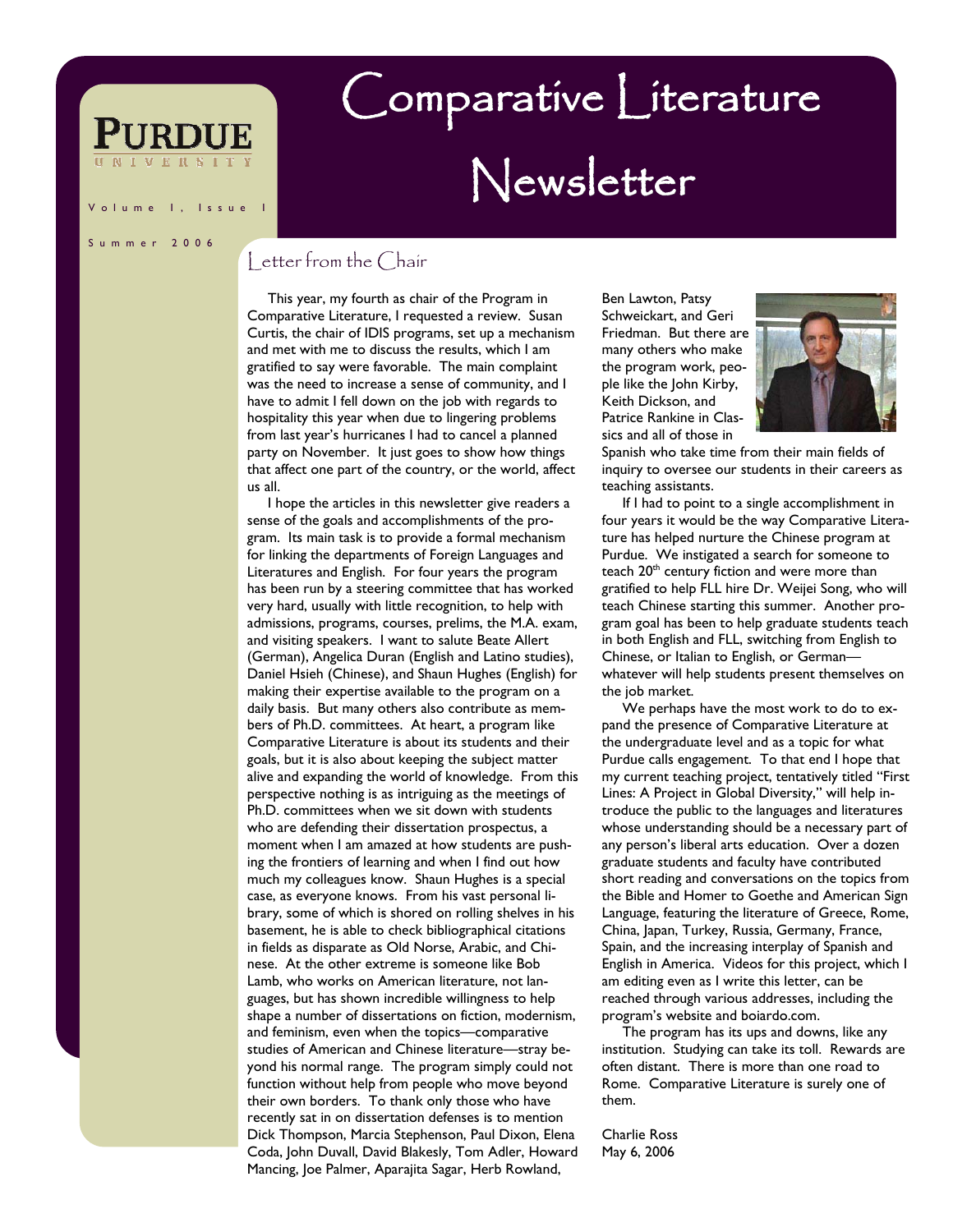# Page 2 First Lines: A Project in Global Diversity

 First Lines: A Project in Global Diversity, is designed to introduce students in Comparative Literature but also the people in the community to countries and cultures through different languages. It draws on faculty and graduate students from the College of Liberal Arts as well distinguished visitors. The selection of passage is perhaps old fashioned but the method, which uses modern multimedia to establish a familiarity with world languages and literatures, is post-modern. In designing this project, Professor Ross tried to consider what a visitor from Mars, or a busy executive, might want to know about literary history. "You can't just assign all of Shakespeare, nor does Shakespeare really need to be represented. Right now I'm thinking of using him to cover film and Japan. Obviously there are countless numbers of great literary works, but to create a workable global introduction, lines have to be drawn. The project stresses the sound of the language to acquaint people with the varieties of literary styles, ways of writing poetry and prose, around the world. My biggest regret so far is not having found someone to represent the great tradition of drama from India, particularly Kalidasa."

 The line-up, so far, is: Sandor Goodhart—Genesis/Hebrew; Keith Dickson—Homer/Greece; Patrice Rankine—Sappho/Greece(perhaps also New Testament); John Kirby—Virgil/Rome; Mahmoud Guweily— Koran/Arabic; Turgay Bayandir—Koran/Turkey; Allen Mandelbaum—Dante/Italy; Sylvia Oliveira—Os Lusiados/Portugal; Mou Xianfeng—T'ang poetry (8th c.)/China; Shaun Hughes—Beowulf/Old English; Ann Astell—Chaucer/Middle English; Paolo Panaro (visitor)--Tasso/Italy; Liang Ying—*Hong Lou Meng* (18th c.)/ China; Daniel Hsieh—more on China; Brady Spangenberg—Goethe/Germany; Tatjana Lyaskovitz— Pushkin/Russia; Robert Lamb—Huckleberry Finn/American; Tom Broden—Baudelaire/France; Louis Urea (visitor)--an interview on writing fiction today/Latino; Angelica Duran—Neruda/Spanish; and Ronnie Wilbur—American Sign Language.



Comparative Literature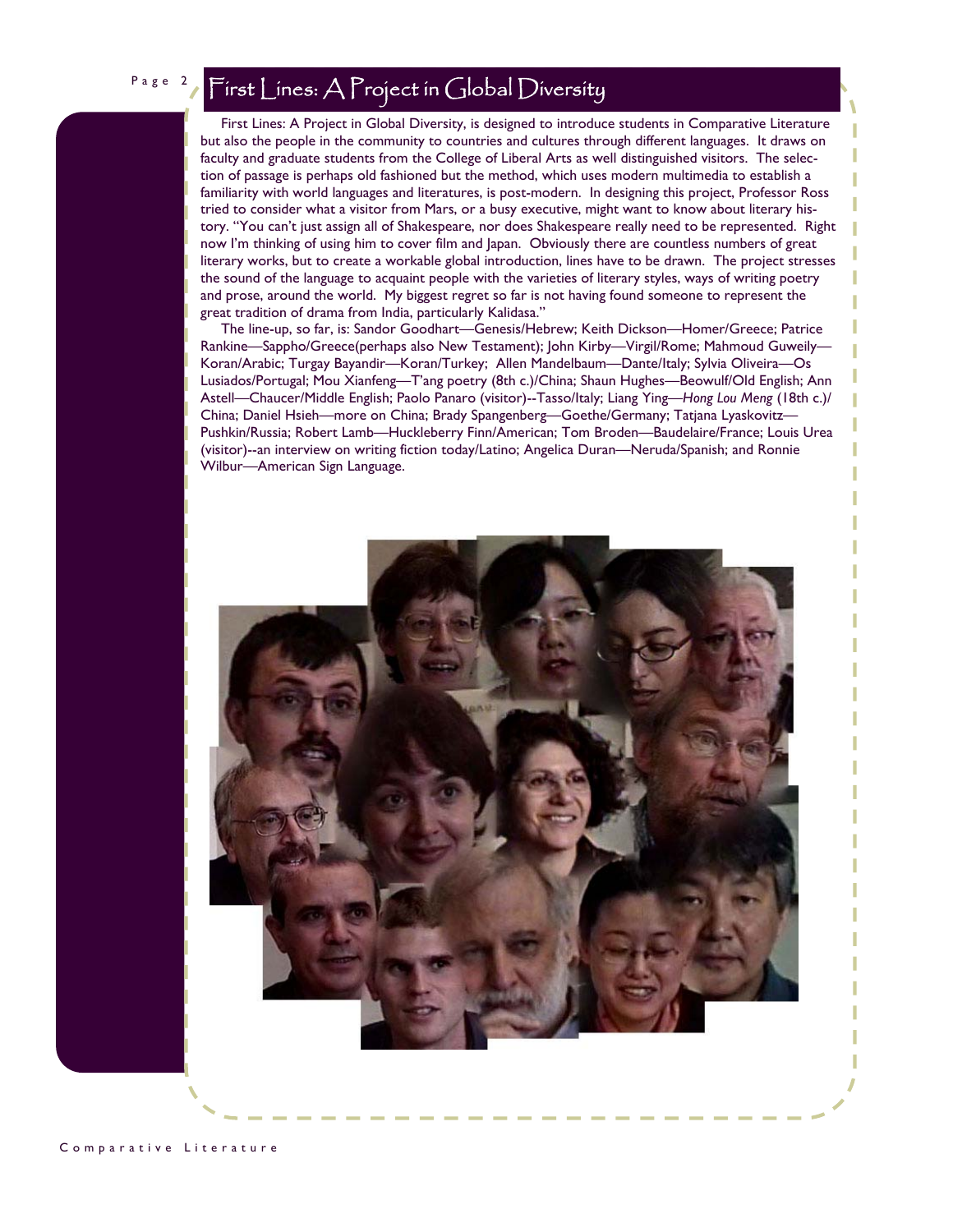# Statius Translation Topic of Classics Lecture

 On September 29, 2005, Charles Ross delivered a lecture titled "Translating Statius" in the Classics Lecture series organized by Patrice Rankine of the IDIS Program in the Classics at Purdue. The lecture celebrated the publication in January 2005 of Professor Ross's translation of Statius *Thebaid*, subtitled *The Seven Against Thebes*.

 Why has a Renaissance professor translated a classical epic? "The very term Renaissance means rebirth of renewal," says Ross, who teaches Shakesepeare in the English department and is chair of the IDIS Program in Comparative Literature. "Although historians often use the term "early modern" to refer to the period roughly between 1370 to 1560 in Italy and 1500 to 1660 in England, literature scholars still like the term "Renaissance," since in that period so many art forms found renewal based on the works of ancient Greece and Rome. Therefore Renaissance professors need to be versed in classical culture, as well, of course, as medieval culture. Renaissance studies are therefore interdisciplinary by nature, at least as far as I'm concerned. I am very



*Professor Ross in Rawls Hall, showing a clip of Steve McQueen and Yul Brenner during the filming of The Magnificent Seven.* 



*Professor Ross gives lecture to Indiana University Department of Classics, October 6, 2006.* 

grateful to Professor Rankine for providing me with such a large audience in such a distinguished venue."

 Statius provides a unique link among three IDIS programs: Classics, Medieval and Renaissance Studies, and Comparative Literature. "The real reason I translated Statius was because his epic

had such a huge effect on medieval and Renaissance literature," Ross continued. "I focused my introduction on his influence, rather than the conditions in Rome at the time he wrote in the first century A.D. Statius is also a perfect author for comparative literature studies. C. S. Lewis, author of *The Chronicles of Narnia*, wrote in 1932 a classic essay on how Dante read Statius. I tried to update that essay in my introduction by adding other authors."

 As part of the lecture, Ross argued that Statius created a group of seven unforgettable warriors. A modern equivalent can be found in the film *The Magnificent Seven* or its source, Akiro Kurosawa's *Seven Samurai*.

# Lynn Fellowships Awarded to Comparative Literature Students

 Over the past two years, students in the Program in Comparative Literature have received the Lynn Fellowship from the Office of Interdisciplinary Studies. The Lynn Fellowship is intended to recruit outstanding Ph.D.-track students to interdisciplinary graduate programs at Purdue. Each fellowship provides a four-year award package to the fellow, which includes one year of stipend support from the Graduate School and three additional years of support from the interdisciplinary graduate program. The fellowship also provides a tuition remission.

### 2006

### *Liang Lv*

Liang will begin her studies in the Ph.D. program in August 2006. She comes to Purdue from Nankai University in China where she received her M.A. in Comparative Literature in May 2006. She received her B.A. from Wuhan University in China in Chinese Language and Literature. Her major academic interests are comparative literature and literary theory. She specializes in Modernism, Bakhtin, theatre theory, Green Literature.

### 2005

## *Roberto Ferreiro, Jr.*

Roberto is on a four-year leave from his home university in Brazil. He has an M.A. degree and is currently working on his Ph.D. He came to Purdue on the recommendation of Professor Antonio Tillis. In his first semester he worked as a T.A. in the Classics Program's "Mythology" course. Spring semester he was a T.A. in Portuguese.

### 2004

### *Brady Spangenburg*

Brady completed his undergraduate work at Simpson College in Iowa. He chose the Purdue program in Comparative Literature on the recommendation of Professor CoryAnne Harrigan, who graduated from Purdue a few years ago with a degree in Renaissance literature from the Department of English. Brady taught as a TA in both the German program and the English Department. After completing his Master's Degree this May, he will spend a year in Germany. We hope to see him back at Purdue in 2007-2008. His current interest in Renaissance studies. In addition to German and English, he is a student of Latin literature. In the spring semester he read, translated, and scanned the verse of Virgil and Ovid with Professor Charles Ross.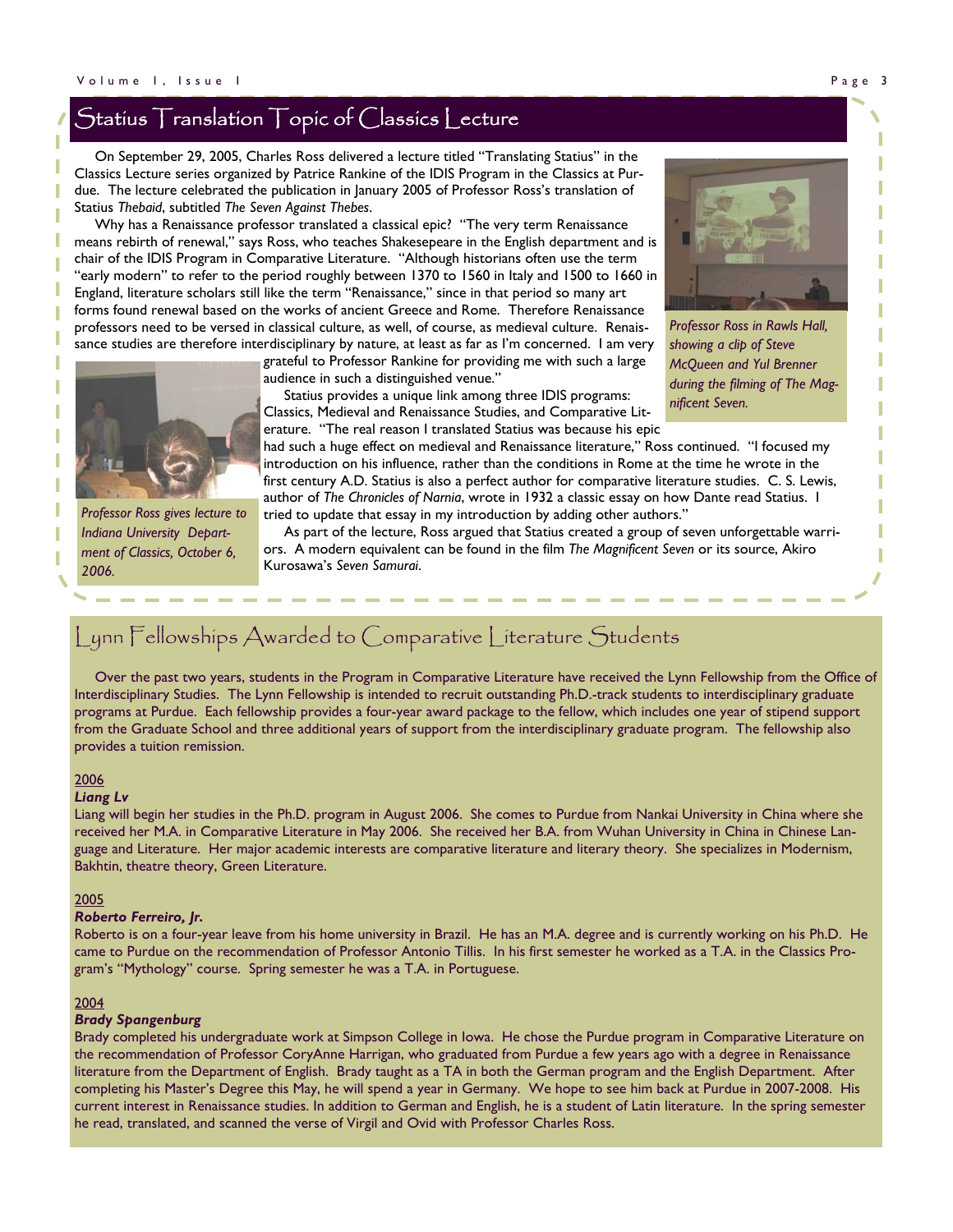# Travels With Charlie

 Or rather, travels without Charlie. For the American Comparative Literature Association's annual meeting, in 2005 at Pennsylvania State University, Professor Charles Ross traveled by air, while four intrepid graduate students banded together to save money, registered for a Purdue University vehicle, and drove all the way to Happy Valley. Here is a report by Mou Xianfeng:

 During March 11-13, 2005, the American Comparative Literature Association (ACLA) 2005 Annual conference, titled "Imperialisms—Temporal, Spatial, Formal," was held at Penn State University. Four graduate students from Comparative Literature, including Tu Chao-Mei, Hsiung Yuwen, Mou Xianfeng, and Liao Yilin, participated in the event. The trip was jointly funded by Professor Charles Ross, Chair of Comparative Literature, and the Foreign Languages and Literatures department. Seminars at ACLA are organized into A (about 8:00-10:00a.m.), B (10:00-12:00), and C (2:00-3:50 p.m.) streams. One distinctive feature of the schedule is that each seminar basically consists of eight to twelve participants who stick to each other throughout the whole conference (two and three days respectively) so that the whole group can have in-depth discussions. That arrangement appears to be very productive. Besides, panelists can go and listen to other seminars when their own is not in session.

 It was during such a chance, on March 12, when we went to listen to Eugene C. Eoyang, a professor from Lingnan University, Hong Kong, delivering a paper that we met Professor Ross himself. Eoyang's paper, titled "Macintosh Apples and Mandarin Oranges: Functions and Dysfunctions in Chinese-Western Literary Comparison," dealt with the issue of comparability between these two discourses. I personally found that very helpful for me to design my own research project.

 Another climax of the meeting was a plenary presentation by filmmaker and feminist critic Trinh T. Minh-ha titled "The Debt," which was about her war experience in Vietnam, her life here in the States, and stories about traditional Vietnamese culture. During the subsequent banquet, people socialized, prizes were awarded, and the theme for 2006 annual meeting—"The Human and Its Others"—was announced. The 2006 ACLA meeting is to be hosted by Princeton University from March 23-26.

 On March 13, Chao-Mei, Yuwen, and Yilin went to Professor Ross's panel while I read my own paper. After that, we headed directly home, talking and laughing, and arrived back at Purdue by midnight. It was a good experience.

 Professor Ross adds: Having met Professor Eoyang the night before at a reception held by Djelal Kadir, former chair of Comparative Literature at Purdue and now teaching at Penn State, Professor Ross found his way next to the distinguished former professor at Indiana University and invited him to join the Purdue group at the final banquet. Since then, as Mou Xianfeng reports, we have found his thoughts on creating comparative topics very useful in structuring dissertations that combine Chinese and English or American literature. I am happy our students found their way safely by themselves—like birds flying outside the nest—through the wilds of Ohio to Pennsylvania and the town whose name has such a Chinese ring to it.



*Tu Chao-Mei, Mou Xianfeng, Liao Yilin, Charles Ross and Hsiung Yuwen at the ACLA.* 

### Purdu*e-gift* .<br>Ouline giving to Pardoe

It is now even easier to donate to the Interdisciplinary Studies Programs using Purdu*e*-*gift*. Purdu*e*-*gift*  makes it simple to make a gift by credit card to Purdue. Go to the following web address:

*http://www.purdue.edu/UDO/pages/how\_to/egift.html* 

Click on "Make a Gift", choose "Other" from a drop-down menu, then type in "Comparative Literature", enter some information about yourself, submit your payment information, and the transaction is completed through Purdue's secure server. Make your gift now in three easy steps. It takes just a few minutes.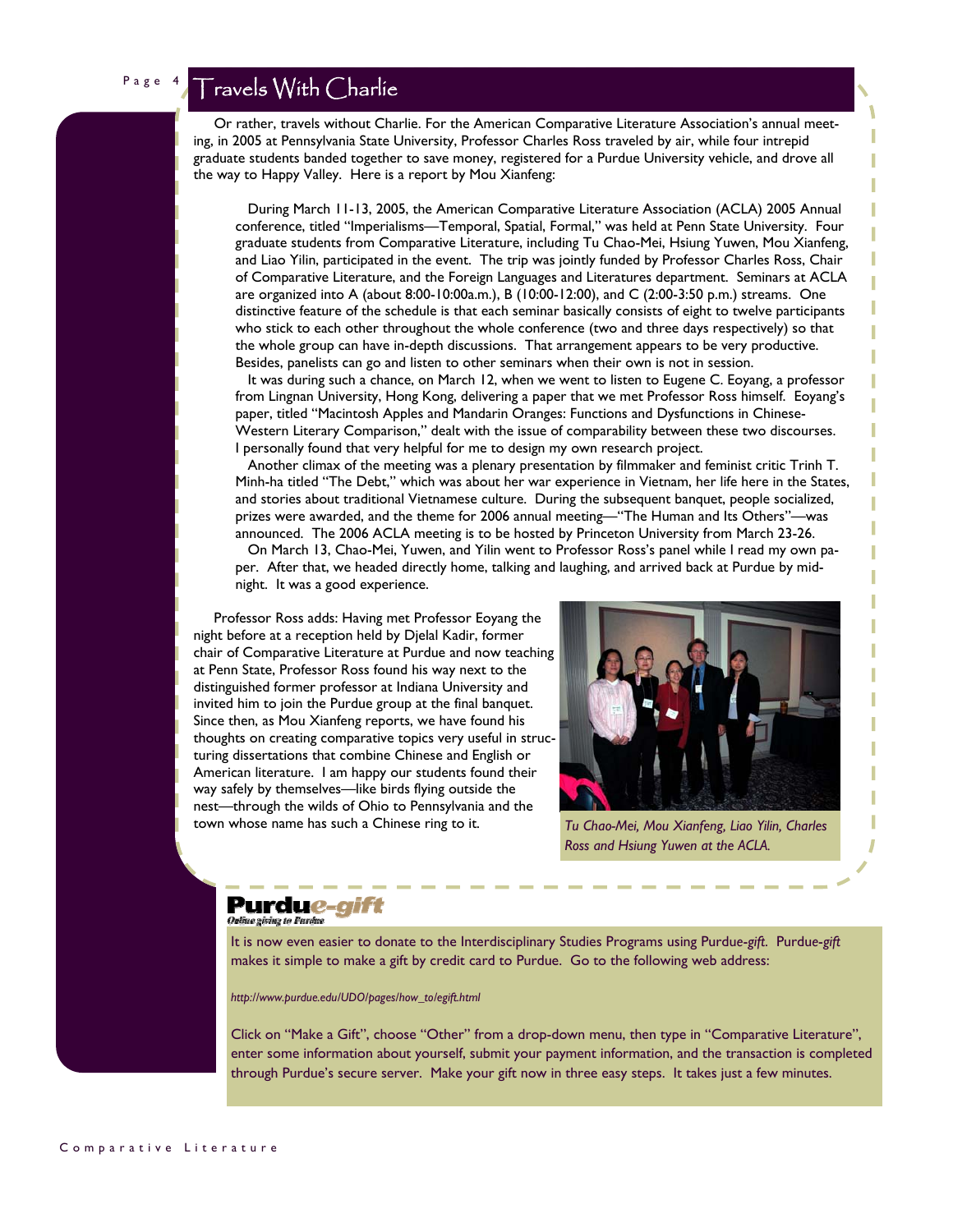# Renaissance Comparative Prose Conference

 The emergence of prose is of course the idea behind the niche that this Purdue conference has filled, off and on, for twenty years. It was started by Jon Lawry and continued by Clayton Lein, who often funded it out of their own pockets. We also want to mention in this brief history our former colleague Seth Weiner, no longer at Purdue, who ran the second incarnation of this conference. It was a Falstaffian sight to see him chuckling over his Burton's *Anatomy of Melancholy*. Starting in 2002, the annual affair was retitled as the Renaissance Comparative Prose Conference in the hopes of attracting papers on Renaissance figures like Montaigne or John Florio. Since its reincarnation, it as been run by graduate students in English. In 2005, Professor Angelica Duran assumed most of the responsibility for the conference, taking over for and assisted by former English Department graduate student Mardy Philippian, who is now teaching at Simpson College in Redding, California. The conference took place at Purdue from November 3-4.



 The conference begins from the groundwork of people like E. E. Stoll, who worked on the development of English prose a century ago, and works like *The Senecan Amble*, by George Williamson, or of those old Ph.D. exam questions on Bacon's essays. The point has been not to ask what Bacon was saying, or how he revised his thought (which Professor Richard Strier has written so well on), but how Bacon helped give birth to that great transparent thing, that instrument of supple thought, the combination of unrivalled word choice and sentence variety that has marked English prose. Against this touchstone of English studies we have sought to add a transnational element, although even in four years that work was hardly begun. We still have not had a paper on Urquhart and Motteux's translation of *Gargantua and Pantagruel*.

*student in English.* 

 In was a good year, nonetheless, producing another wide selection of papers by contributors Erica Rude Artiles, graduate from across the country and on subjects from Italy, France, Brazil, and England, and New England. The highlight was a keynote talk by Professor Richard Strier, Frank L. Sulzberger Professor at the University of Chicago, who spoke on "From Idiosyncrasy to Blankness: The First Person Pronoun

from Montaigne to Descartes." Other papers in this comparative conference were "Remembering Substance: Montaigne's Memorial Metaphors," by Dorothy Stegman, Ball State University; "Transforming Biblical Narrative into Epic Verse: Marko Marulic's *Judita*," by Trevor Laurence Jockims, Stony Brook University, SUNY; "'Fair and

Balanced News from the Continent: English Newsbook Readers and the Thirty-Years War," by Julia Schleck, New York University; "Prophecies and Politics of John Milton and Anna Trapnel," by Meredith Molly Hand, Florida State University; "Women of Faith and the Pen: Anna Maria van Schurman (1607-1678), Sor Juana Inés de la Cruz (1648-1695), and Anne Bradstreet (1612-1672)," by Joy A.J. Howard, Purdue University; "The Value of Women in Alberti's *Della Famiglia*," Erica Rude Artiles, Purdue University; "The 'Poor, Italian Ladies': The Women of Italy As Viewed by English Travel Narrative Writers in the late 17th Century," by Karen Kaiser Lee, Florida State University; "The State of England's Camp: Courtesans, Curses, and the Violence of Style in Thomas *Nashe's The Unfortunate Traveller*," by Joseph Campana, Kenyon College; "Roger Williams—Compared to What?" by David Read, University of Missouri, Columbia; "Grammar and Pacifism in the Works



*Mardy Philippian concludes the 2005 Conference.* 

of Erasmus, More, and Colet," by Jeffrey Gore, University of Chicago, Illinois (and a former student at Purdue); "From Prose to Verse: Spenser's Re-Writing of Chaucer's *Melibee*," by Neal Migan, Baker College; "The Power of the Medieval Self in Sidney's *Defense of Poesy*," Nancy Riecken, Purdue University (Calumet); and "Ariosto in Prose," Charles Ross, Purdue University. Working off-campus and unable to attend this year for happy family reasons were David Wood and Vicky Scala-Wood.



*Professor Richard Strier, left, with Charles Ross.* 

Contributors to the conference were the Purdue Comparative Literature Program, Department of English, Department of Foreign Languages and Literatures, Medieval Studies Program, Women's Studies Program, and Classics Program; and the Department of English, Simpson University. A selection of papers will appear in a future issue of *Prose Studies*, edited by Ron Corthell, Kent State University.

 Angelica Duran, a member of the coordinating committee for the Renaissance Comparative Prose Conference and a Comparative Literature faculty and steering committee member, shares her thoughts on this year's keynote speaker. "Purdue's Comparative Literature Program has been very fortunate with its keynote speakers for the Renaissance Comparative Prose Conference – most recently John Shawcross from the University of Kentucky and Achsah Guibbory from the University of Illinois (now at Barnard College). So, while this year's conference was filled with so many highlights, I would like to focus on this year's keynote speaker,

Richard Strier from the University of Chicago. He was very generous with his time, from the beginning of his stay at Purdue. After the two-hour long drive down from Chicago, he provided graduate students from my class with a memorable evening at Khana Khazana Restaurant for dinner. We were joined by Charlie Ross and, serendipitously enough, joined by David Read, a friend of Charlie's from graduate school at the University of Chicago, who now teaches Renaissance literature at Missouri. During the conference itself, Professor Strier attended each of the panels and provided helpful comments to the speakers. His keynote speech was fascinating and convincing. Putting on a conference is a large task, but the opportunity to bring major scholars to our campus and enjoying all their contributions to our lively community makes it well worth the effort."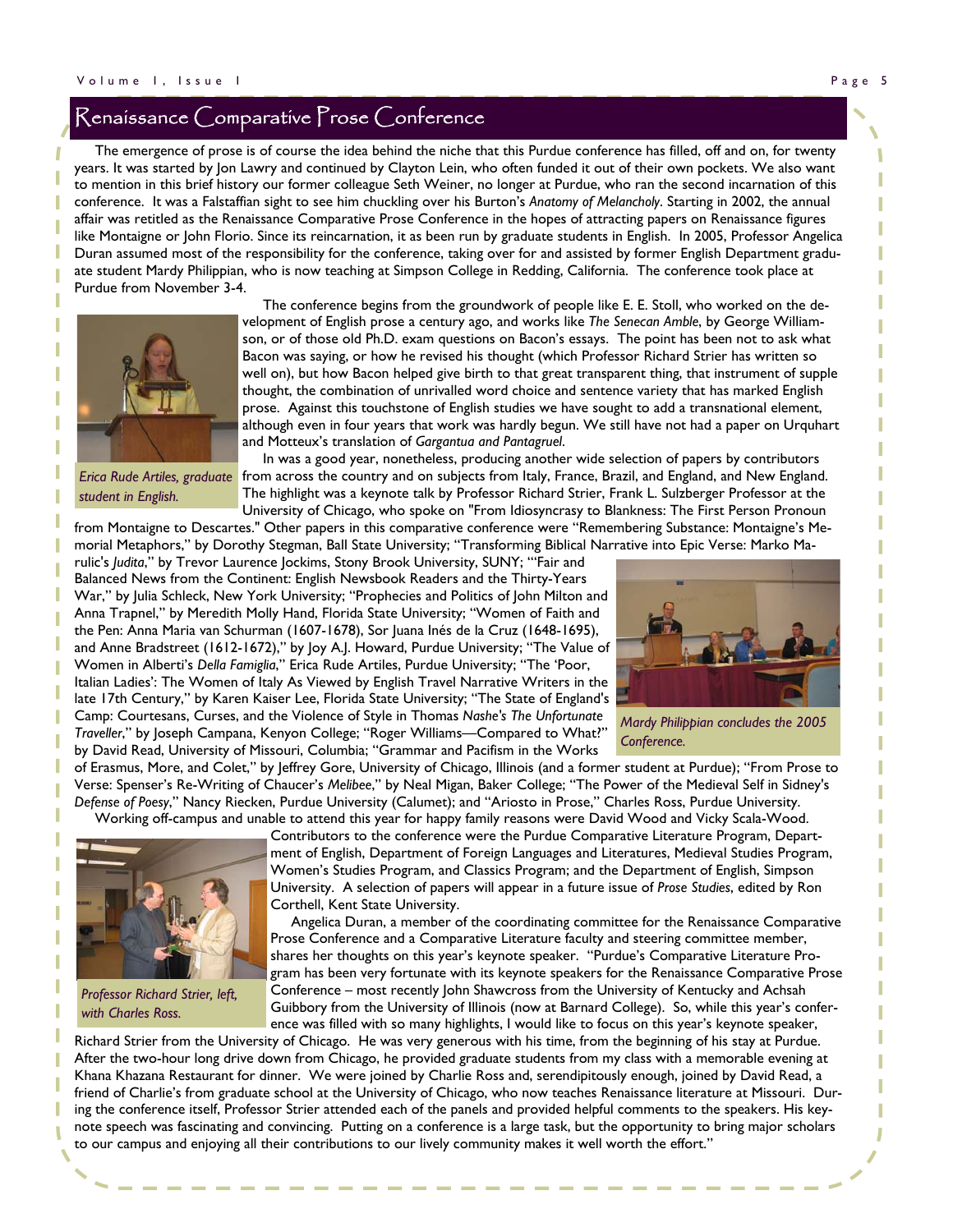# by Ying (Lillian) Liang

 In Dec 2005 I attended MLA (Modern Language Association) annual conference in D.C., and in March 2006 I attended the ACLA (American Comparative Literature Association's) annual conference in Princeton. Both were first time adventures.

 There are three basic differences between MLA and ACLA. First, ACLA participants are mostly comparative literature people. For instance, out of the 11 people at my panel, six are from comparative literature. Second, MLA is much bigger. During the three day MLA convention, there were over 700 meetings, over 70 social events, and over 3,000 program participants while the three day ACLA conference held 126 meetings and attracted around 1,050 program participants. Third, ACLA participants are largely graduate students while MLA are faculties. Since grad students go to MLA, they are mostly for job interviews, I was often times the only student at meetings.



*Ying Liang at the MLA Convention, Washington, D.C., December 2005.* 

The best thing about MLA is it opened my eyes to many things. And I really mean it. The best part of ACLA was the feel. People are mostly

grad students, like me; a lot of people are from comparative literature; and, since I presented my paper very early at the whole conference, after I finished, I could float around quite a bit and didn't really feel the stress.

 Unfortunately, there were not enough sessions on East Asia in both MLA and ACLA. Out of the 700 meetings at MLA, only four were exclusively about East Asia. Among the 16 papers in these four sessions, eight were about China (including Taiwan), four about Japan, four about Korea; eight were about visual arts, two were about poetry, six miscellaneous, which makes people feel like the novel becomes a forgotten genre. Out of the 126 meetings at ACLA, only three were exclusively about Asia (Asian diaspora, Asian revolution, and cultural interface between East and South Asia)

 Among the sessions I attended at MLA, I want to single out all the sessions about "teaching world literature" or "comparative literature and the undergraduate curriculum". Most presenters talked about their years-long experiences of teaching these courses. Virtually two sessions were standing room only. Audience asked mostly about what texts the speakers chose: what texts represent world literature, what regions represent world, what segment can pass as a "vacation", and how exotic they can go. One thing that the speakers (including Damrosch) talked a lot is teaching with and against translation. They all argued for engagement with translation (though with varying degrees and under varying conditions), giving many theoretical reasons,



*Ying Ling with her husband in front of a well-known national monument.* 

though some speaker mentioned one practical reason, which is they don't want to exclude white American students. They also discussed the positive outlook of team teaching between English and foreign languages depts.

 The job information center at MLA is very helpful. I went through everything in there. I guess this is why the convention attracts people. I actually think ACLA should improve on this, since ACLA is attended mostly by grad students, and grad students care not only about publications but also about jobs.

 Toni Morrison's interview at ACLA was quite successful. I didn't expect much in the first place, to be honest, because I saw her on TV a few times before. But it was amazing that she is so articulate, so expressive. And she has a big smile! "How language sounds", "how silence sounds", "art provides meaning that no other disciples do", etc immediately become often quoted expressions during later talks at the convention.

 The banquet at ACLA was not good. \$30 only got us broccoli, chicken, pasta, green beans, cabbage, and cake. Sodas were not even free. I sat all the way through waiting for the dance and eventually got only a smattering of it.

 But all in all, the more conferences I attend, the more I feel getting into the discourse community. In the past, I could only talk about my areas of interest, now I can converse on a more specific and professional level. Although I still love everything, I know now what to look at a conference. And hopefully I don't just look, I also see.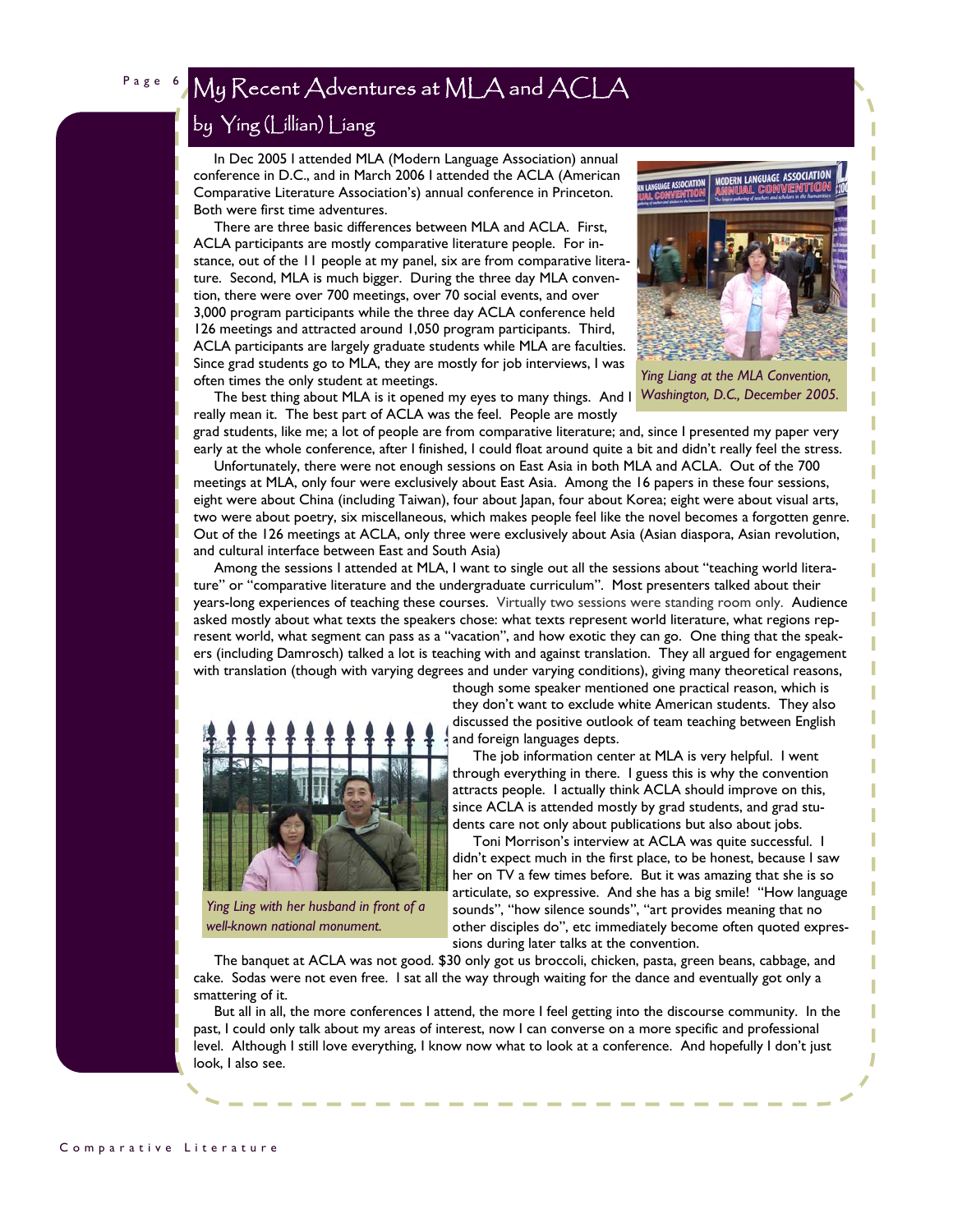*Manuel Apodaca Valdez* (Ph.D. student) has accepted a position as an Assistant Professor at Wittenberg University in Springfield, Ohio, beginning in August 2006. He will be teaching beginning, intermedieate and advanced courses of Spanish language and culture. He will graduate with his Ph.D. in summer 2006. *Catalina Florina-Florescu* (Ph.D. student) entered the program in Comparative Literature in 2003, after completing her M.A. at Purdue. Originally from Romania, as is her



*Manuel Apodaca Valdez* 

husband, she was eligible for Purdue's Puskas Fellowship. Following a university-wide competition last year, she won the fellowship for work on her dissertation. Initially, she was interested in people with cancer and AIDS who left behind testimonials in literature, visual arts, and cinema. After reading Catherine Waldby's book, *The Visible Human Project*, which turns on the metaphor of inscription, Catalina decided to look at how

duces the classical theme of

"momento mori" (remember you will die). The resulting dissertation takes Bakhtin's notion of the chronotope and applies it to the body to produce what Catalina is tentatively calling the "Corpus-Chronotope: The Body Afflicted with Pain, the Body in Coma, the Body that Literalizes the Cartesian Split between Mind and Body." Professor Tom Adler, currently interim



*Catalina Florina-Florescu* 

directing the dissertation. Catalina's future plans are to teach drama in conjunction with the visual arts, cinema, and bioethics. This spring, it was announced, Catalina was selected for a PRF Research Award for 2006-07. *Yuwen Hsiung* (Ph.D. student) presented a paper titled, "Ugly Creature from the Imperial Wilderness: Cao Yu's 'The Wilderness,'" at the 2005 ACLA meeting at Penn State. Last summer, she got married back home in Taiwan. Her conference paper was accepted by the CompLit Symposium at the University of Toronto in March 2006. She is currently writing her dissertation on contemporary Chinese drama.

*Jin Lei* (Ph.D. student) won a PRF Research Award for 2005-06 for work on her dissertation, "Gardens of Good and Evil: Chinese Strange Tales and American Gothic Stories, 1644-1860." She plans to defend in Summer 2007.

*Yilin Liao* attended a conference in Nanjing, China, entitled International Conference on Chinese Literature: Dialogue between Tradition and Modernity in July, 2005. Her paper, "Falling Down and Raising Up: A Comparison of the Well Image and the Red Lantern Image in *Wives and Concubines and Raise the Red Lantern*," was accepted at the ACLA meeting. Another paper, Once Upon a Time in a Mountain" was accepted by the AAS in San Francisco in April.

*Mou Xiangeng Mou* (Ph.D. student) is currently working on her dissertation.

*Célia Pratas Mantinha* (Ph.D. student) is working on her dissertation on Franz Kafka and Clarice Lispector. She is from



Portugal and lives near Lisbon where she has taught and worked as a researcher. She enjoys writing poetry, short stories, plays and recently wrote her first romance entitled, 'O Lugar da Cegonha,' which she has submitted to a national literary contest. Reading, writing, daydreaming and sports such as Taekwondo are some of her favorite things.

*Célia Pratas Mantinha* 

*Kenneth Richards* (Ph.D. student) is working on his dissertation, "Cyclist: Dalton Trevisan's 'o ciT

clista' and an Intertextual Bicycle Perspective," while teaching English at a community college in Berlin, Germany. *Chao-Mei Tu* presented a paper titled, "Female Body Transformed: Li Sinian in Classic Chinese Tales," at the Midwest Conference of Asian Affairs, in September 2005. A paper titled, "Revolution in Negotiation: The Case of Farewell, My Concubine," was accepted at the ACLA meeting at Princeton. Another paper was accepted by the Association of Asian Studies for a conference held in April 2006 in San Francisco. She got married here in Lafayette on January 6, 2006, and a baby is due this year as well. Because of the baby, she will not be able to travel home during the summer. "Too bad, I miss the food in my hometown so much. Now I can only drink flavorless milk for the summer," she said.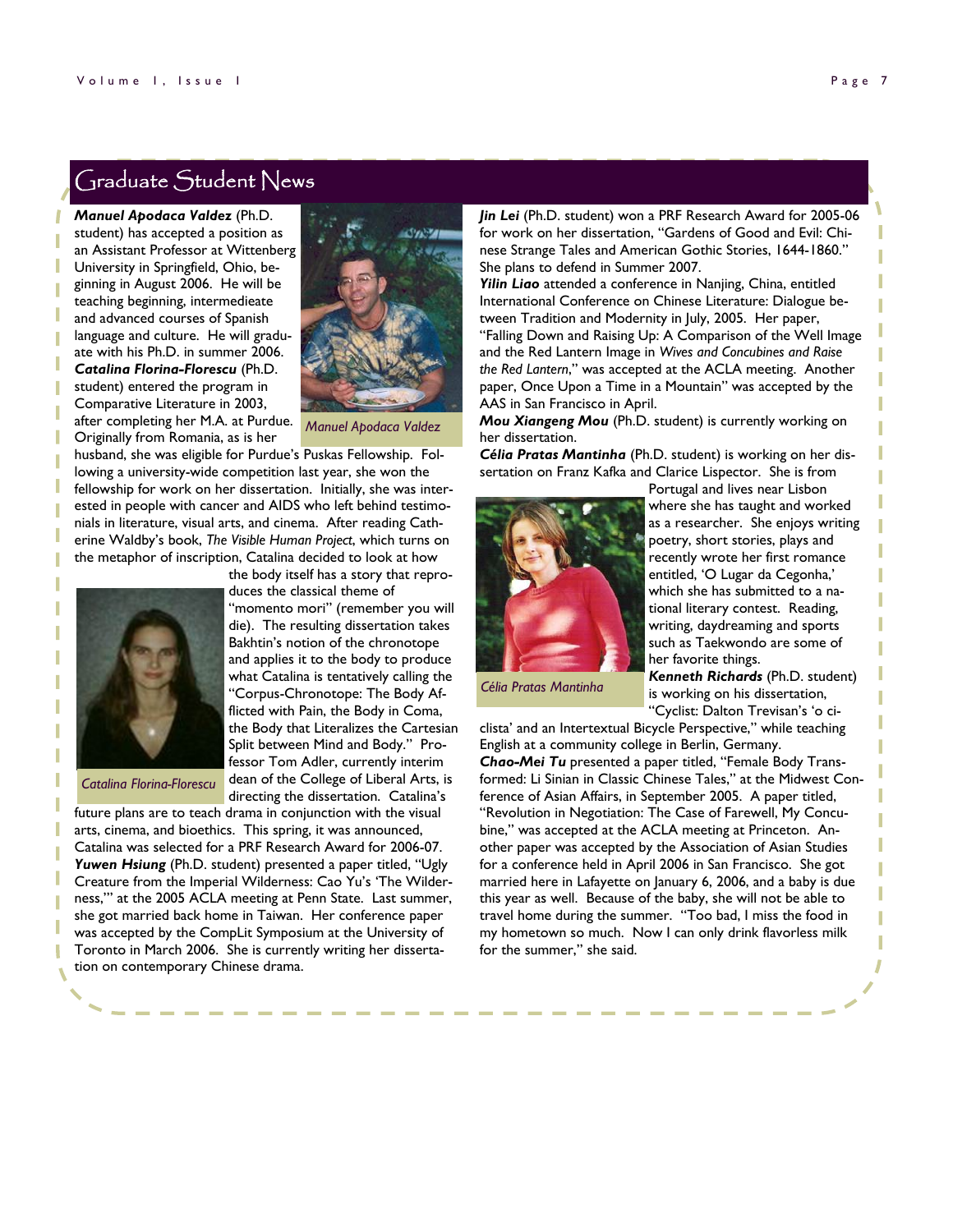# Page 8 Alumni News

 *Marianne Marroum* (1993) has been teaching at The Lebanese American University in Lebanon since 1993. She was hired as an Assistant Professor of Cultural Studies. The courses she has been teaching are mostly college requirements, "Cultural Studies I, II, and II." These are civilization sequence courses. They deal with the world's cultural development from Antiquity to the present. She has also taught a number of times "Introduction to Philosophy" and "Sophomore Rhetoric" (teaching writing through short stories).



*Brady Spangenberg* graduated in May with a Master's in Comparative Literature. Some of his areas of focus include Renaissance and contemporary literature in English as *Marianne Marroum* well as Latin and German literature. Starting in October, he will partake in an exchange

program with the Albert-Lüdwigs-Universität in Freiburg, Germany. There he will help build, organize, and run an English language writing center as well as take courses in German literature. His holidays are mostly spent in Iowa with family and friends; though before his studies begin in Freiburg, he plans on visiting friends in Munich (Oktoberfest!), Kiel, and Passau.

# Comparative Literature Students Teach Two Languages

erally receive a teaching assistantship in one language. Some students, however, are able to teach more than one language. We think this double capacity should increase employment opportunities for qualified graduates. Fortunately the Program in Comparative Literature, working with the departments of English and Foreign Languages and Literature, is able to give students experience teaching more than one language during their graduate student careers at Purdue. Usually this involves taking a second mentoring program, allowing students to compare not only literatures, but teaching pedagogies. For example, Brady Spangenberg entered the Master's Program as a TA in German, but this year he mentored in English composition and is teaching in the first-

 Incoming students in Comparative Literature gen-year program. Simone Caroti, who specializes in Science Fiction, has been teaching Italian since he arrived at Purdue, but in the 2006-2007 school year, he will teach English 106, the basic first-year composition. This should not be difficult for Simone, whose English is excellent.

> Some students move in the other direction, switching from English to a foreign language. Liang Ying, a native of China, has been teaching English composition since 2002. Next year she will be mentored in Chinese and teach courses in that language. Mou Xianfeng, who has taught English as well as English as a Second Language, is scheduled to do the same. We congratulate these talented students who have the skills and work ethic to be qualified to teach in two different languages.

## Former Purdue Graduate Returns to Speak on German and English Literature

 On March 4, 2005, the German section in the Department of Foreign Languages & Literatures, the Comparative Literature Program, and the Department of English at Purdue University sponsored two lectures by Professor Monika Schmitz-Emans, Professor für Allgemeine und Vergleichende Literaturwissenschaft, Germanistisches Institut, Ruhr-Universität Bochum, Germany.

 The first lecture, in German, was "Piranesis Wanderungen durch die Literatur" (in German). The second lecture, in English, was "Water Writing: Fluid Language and the Voices of the Sea."

 Professor Schmitz-Emans is an active sholare whose recent lectures cover an enormously varied selection of literary works and critical approaches. Besides images of women, she has written on images of China in German literature, theories of romanticism, "The Machine as Allegory and Literary Text," and many other issues of comparative literature. She has also contributed to Purdue's on-line comparative literature journal *Comparative Literature and Culture*.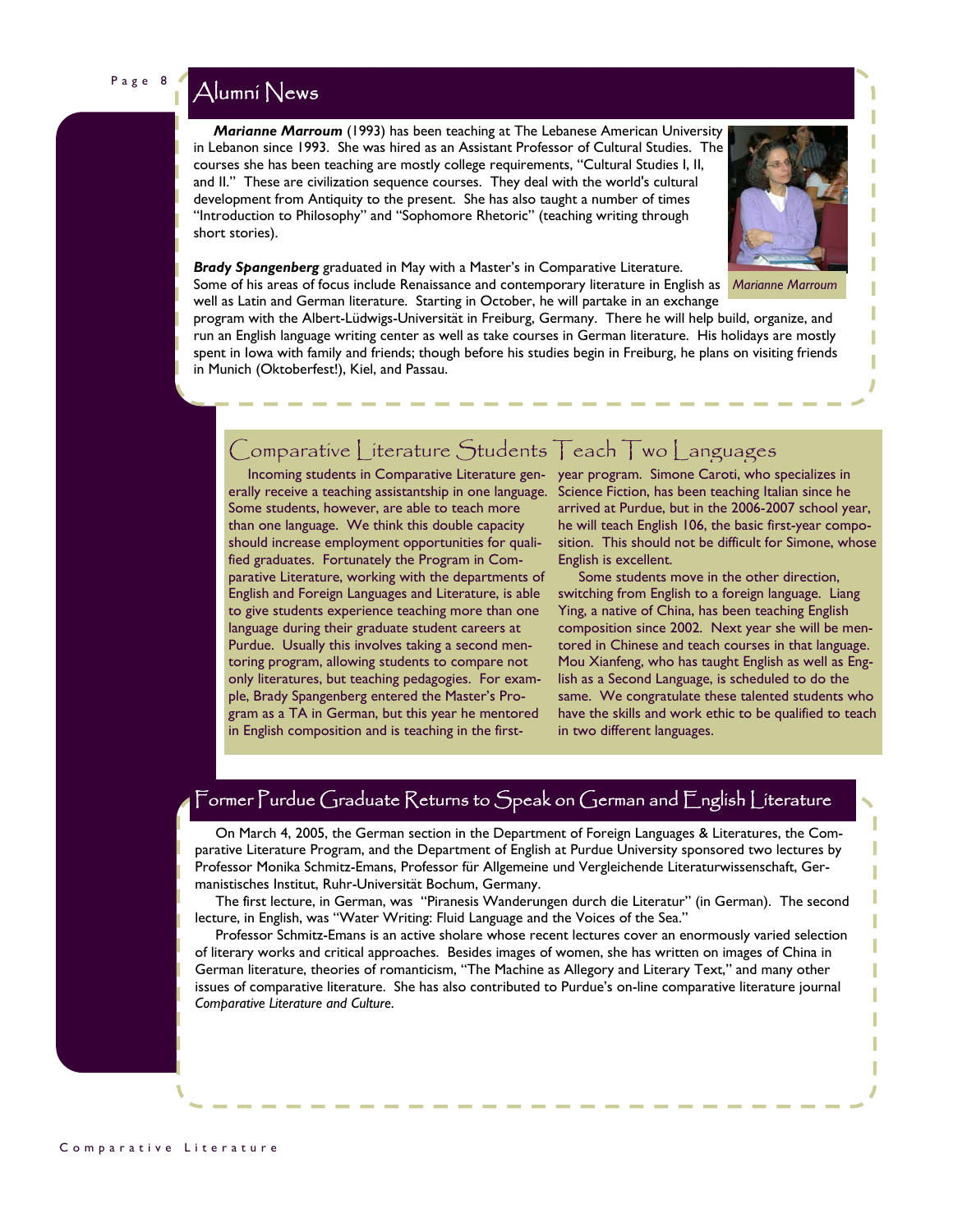## Fearless Former Leaders

 Djelal Kadir, chair of Comparative Literature at Purdue University from 1985-1991, is now the Edwin Erle Sparks Professor of Comparative Literature at the Pennsylvania State University. Founding President of the International American Studies Association and former Editor of the international quarterly *World Literature Today,* he has served on the editorial board of *PMLA* and continues to serve on the editorial board of a number of scholarly journals. He is co-editor of *Literary Cultures of Latin America: A Comparative History,* 3 vols. (Oxford, 2004) as well as the *Longman Anthology of World Literature,* 6 vols. (2003) and *Other Modernisms in An Age of Globalization* (Heidelberg, 2002). He guest edited a special issue of *PMLA* on "America: The Idea, the Literature" (January 2003). He is the author of *Columbus and the Ends of the Earth: Europe's Prophetic Rhetoric As Conquering Ideology* (Berkeley, 1992); *The Other Writing: Postcolonial Essays in Latin America's Writing Culture* (Purdue, 1993); and *Questing Fictions: Latin America's Family Romance* (Minnesota, 1987). Professor Kadir is a regular lecturer around the world for a number of international organizations, including UNESCO, The

British Council, The Royal Swedish Research Council, and the International American Studies Association. He served on the Purdue University faculty between 1973 and 1991. When asked for a photo, Professor Kadir, known for his unique sense of humor and honor, told us that he had recently shaved his beard.

 Edith W. Clowes, who chaired the program from 1991 to 1997, is professor of Slavic languages and literatures at the University of Kansas, Lawrence, Kansas. She is the author of numerous



*Edith W. Clowes* 

articles and books on German and Russian philosophy and the interactions of philosophy and Russian fiction in the nineteenth and twentieth centuries. They include: *The Revolution of Moral Consciousness: Nietzsche in Russian Literature, 1890--1914* (Northern Illinois University Press, 1988; translated into Russian: *Nitsshe v Rossii*, St. Petersburg, 1999), and *Russian Experimental Fiction: Resisting Ideology after Utopia* (Princeton, 1993). Her most recent book is *Fiction*'*s Overcoat: Russian Literary Culture and the Question of Philosophy* (Cornell University Press, 2004).

 John T. Kirby chaired the Program in Comparative Literature from 1994 to 2001. During that time he wrote the pro-

gram's first website, and oversaw a comprehensive revamping of the M.A. curriculum; the latter resulted in the publication of his book, *The Comparative Reader: A Handlist of Basic Reading in Comparative Literature* (New Haven 1998). His other books include *The Rhetoric of Cicero's Pro Cluentio* (Amsterdam 1990), *Classical Greek Civilization* (Detroit 2000), *The Roman Republic and Empire* (Detroit 2001), and



*John Kirby in action* 

*Secret of the Muses Retold* (Chicago 2001). Professor Kirby has won the Murphy award at Purdue and been named a Fellow of the Teaching Academy. He was named Indiana Classics Professor of the Year. He won the Centennial University Teaching Award from the Classical Association of the Middle West and South and has won the American Philological Association's Award for Excellence in the Teaching of the Classics.

## Graduate Student Adventures

 Maria Hagipolykarpou, in the dark glasses, a graduate student from Cyprus, takes time off from earning her M.A. to celebrate a Cypriot national holiday with other Purdue students from Cyprus by selling gyros on the Mall, April 19, 2005.



In the second photograph, Simone Caroti enjoys some grappa at the reception for Valeria Finucci, Duke University, who spoke on "Of Women and War: Moderata Fonte's *Thirteen Cantos of Floridoro and the Seduction of Chivalric Romances*," for the Newberry Library Romance and Epic Seminar, sponsored by the Purdue Renaissance Consortium, which is now part of the IDIS Program in Medieval and Renaissance Studies. Also from Purdue. In the middle in the background, is Richard Scevres. Valeria Finucci is on the left, talking to John Wat-

son of the University of Minnesota, with his hand on forehead. This photograph was taken April 16, 2005.

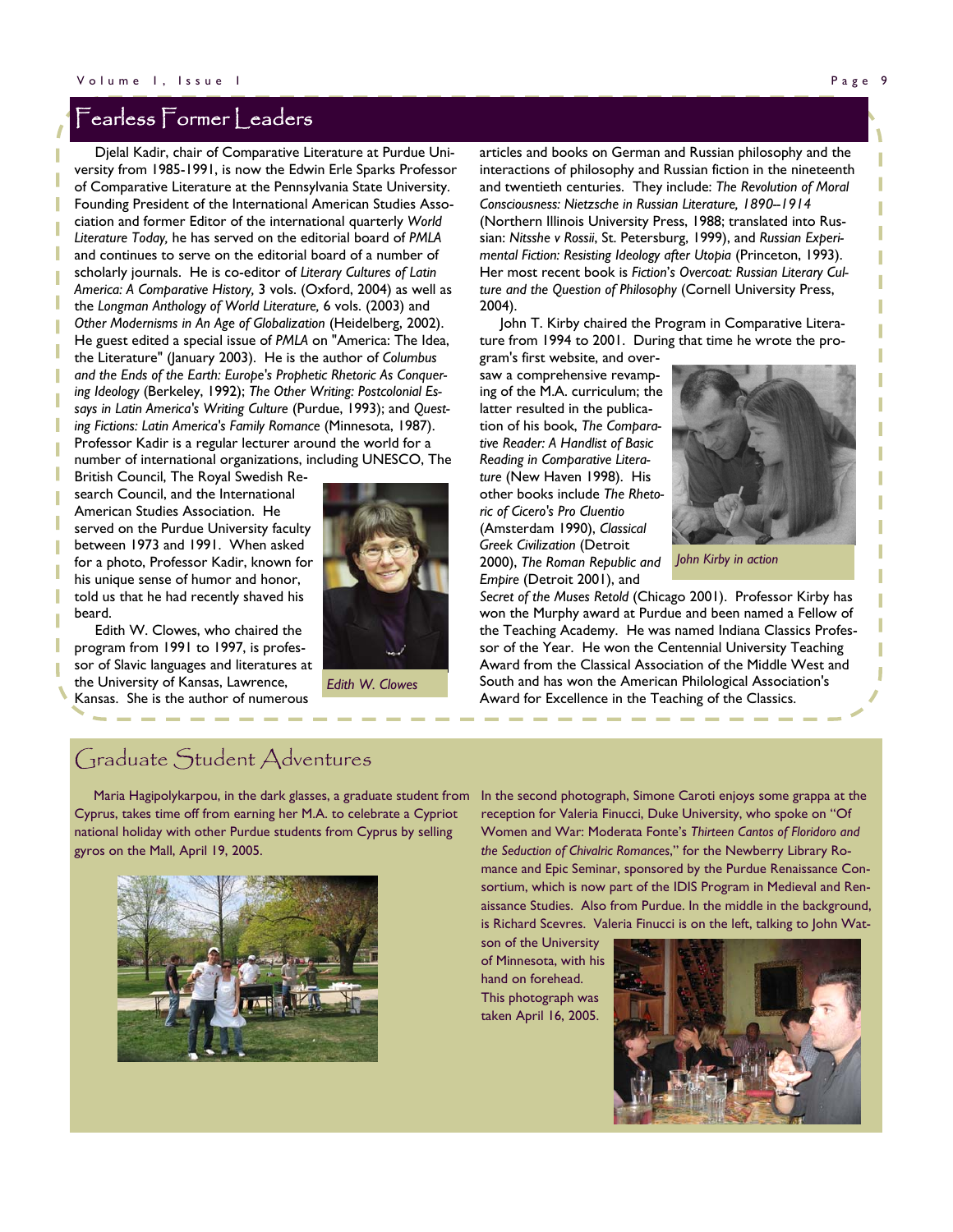## Page 10 Comparative Literature Sponsors Lectures on 20th Century Novels and Films

## WITTIG LECTURE: GERMAN

 English and American students of literature often list their most important novelists of the twentieth century, lames loyce, Virginia Woolf, William Faulkner. But Germany arguably produced some of the most influential novels of the century. On September 11, 2004, Elizabeth Wittig lectured on authors like Thomas Mann and Gunter Grass the Austrian women writer Jelinek. Professor Wittig, who received her Ph.D. in Comparative Literature from Purdue in 1986, has just been honored in Germany. Her talk was cosponsored by Comparative Literature and German.



*Elizabeth Wittig* 

## LARSEN LECTURE: CHINESE

Simone Caroti (back to the camera in picture on left) talks to visiting lecturer Professor Wendy Larsen from the University of Oregon. On April 20, 2005, Professor Larsen (picture on right) spoke on female martial arts figures in Jackie Chan movies. Her talked was co-sponsored by Women's Studies and Comparative Literature.





## JUI-HUI WANG: CHINESE ART

Jui-Hui Wang, a former student who received his Ph.D. from the Department of English, is now professor at Beijing University, where he is associated chair of the Department of English. In 2005 he was a visiting Fulbright Scholar at Harvard University. In April 2005, he lectured on the hidden meanings of Chinese art. He also exhibited his own artwork.



*Professor Jui-Hui Wang presenting. Jui Hui's original artwork* 



*Jui-Hui Wang and wife, Luo Xiao-Yan, and Charles and Clare Ross. Jui Hui's original artwork* 



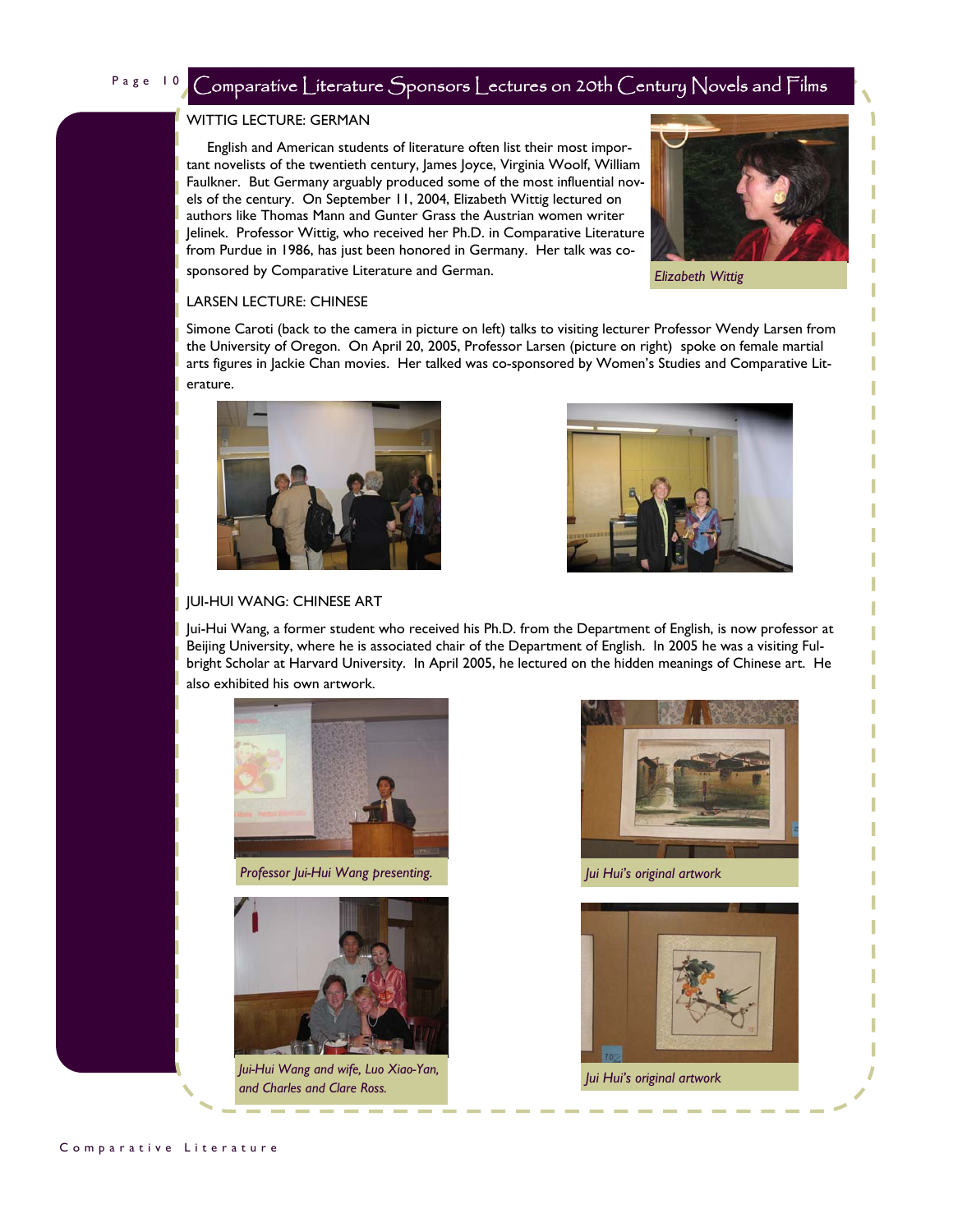## Recent Seminars

 Seminars are an important part of the Comparative Literature program. Each semester a different faculty member is given the opportunity to offer a seminar to graduate students. Often these seminars lead directly to dissertation topics. Recent seminars have included:

**Images as Texts: Ekphrasis and Visual-Verbal Dynamics,** spring 2003, taught by Beate Allert. Readings included a variety of

examples from the rhetorical tradition, from Classical, German, French, English, and American sources in literature and culture with focus on literary/ visual theory and text/image relations. Just as Horace paralleled paintings and poetic texts, Less-



*Professor Allert's spring 2003 seminar.* 

ing emphasized distinctions between the poetic in literature, painting, and music but was long misunderstood in his approach to visual-verbal dynamics. W. J. T. Mitchell claimed that texts have colonialized images by replacing and eventually absorbing them for the sake of our present visual culture. This comparative literature seminar considered these and other basic premises to the ongoing debates on images and texts. It explored visual and verbal dynamics from a variety of theoretical perspectives, including the textualizing of images, the visualizing of texts, translatability among the senses, scopic regimes, the resistance of painting and other modes of visuality to textualizing, ekphrasis, metaphor, allegory, citation as montage, and simulation.

**Twentieth-Century World Fiction**, fall 2004, taught by Charles Ross and Dan Morris. For this seminar we asked participants to recommend an important novel from their own country. The result was an eclectic assortment of works that allowed the seminar to interrogate the meaning of world fiction and standards of evaluation. After starting with Thomas Mann's *Death in Venice* and Joyce's *Portrait of the Artist as a Young Man*, as points of departure, we turned to recommendations that included Lu Xun, "Madman's Diary, "Vladimir Nabokov, Despair (Russian, set in Germany); Franz Kafka, The Metamophosis (Czech/German); Moacyr Scliar, The Centaur in the Garden (Brazil); Orham Pamuk, The White Castle (Turkey); Bruno Schultz, The Street of Crocodiles (Poland); Ignazio Silone, Bread and Wine (Italy); Albert Camus, The Stranger (Algeria/French); Naguib Mahfouz, The Day the Leader was Killed (Egypt);Aleksander Solzhenitsyn, One Day in the Life of Ivan Denisovich (Russia). David Damrosch, What is World Literature, was also analyzed.

**The Spirit of Comedy**, spring 2005, taught by Elena Coda. The course explored the social, cultural and philosophical meaning of comedy and laughter. We focused primarily on theater, and we read a different array of comedies, ranging from the Erudite comedies of the Italian Renaissance, (Aretino and Machiavelli) to the political farces of Gogol, Durrenmatt and Dario Fo; from the absurdist comedies of Beckett and Stoppard to Ensler's acclaimed and controversial play *The Vagina monologues*. Together with these texts we also studied various theoretical and philosophical investigations of comedy and laughter: among others we read Plato, Hegel, Schopenhauer, Nietzsche, Baudelaire, Bergson, Freud, Cixous, Eco, Backtin and Kundera. These are some of the questions that we tried to answer during the seminar: Is laughter a sign of the human capacity for reason or a sign of the human tendency to sin (Umberto Eco)? Is laughter always disruptive or critical of the status quo, or it is only apparently so? And finally: What is it trying to unveil?

For Fall 2005, Professor Angelica Duran taught the cross-listed course "English 534/665 FLL639: **Comparative Literature, The 17<sup>th</sup> Century**." The class incorporated a number of on-campus events as it read clusters of genres throughout the semester. Readings and events for the "Literary Criticism" section included Englishman Philip Sidney's *Defence of Poesie* paired with Argentinean Jorge Luis Borges' *Ars Poetica*, and U.S. scholars' literary criticism, including Bloom's *Anxiety of Influence*, Scholes' *The Rise and Fall of English* and Strier's *Resistant Structures*. The class enjoyed coffee and dinner with these last two very generous critics, who visited Purdue to give the keynote speeches at the Woodman Lecture and the Renaissance Comparative Prose Conference. Readings of British sonnets – Shakespeare's (yes, all 154 of them), Donne's *Holy Sonnets*, and Milton's – were read alongside Borges' sonnets as well as 17<sup>th</sup> century Spanish sonnets in English translation by Spaniard De Quevedo and Mexican De la Cruz. "Pastoral" readings were Milton's *Lycidas*, Spaniard Gongora's *Solitudes*, and the short story "Wash Far Away" by 20<sup>th</sup> century U.S. writer John Barryman. With "educational prose tracts" we opened up from the British (Milton's *Areopagitica*, Margaret Cavendish' *Blazing World*, Locke's *Essay on Human Understanding*, and Shelley's *Frankenstein*) and Spanish (Vives' *Disciplinis*) to French, with Descartes' *On Method* and Montaigne's "On Experience." The 10 students in the class were undaunted as we entered our last two genres, "drama" and "the novel." Indeed, these last two sections might have been their favorites, as we paired reading Milton's *A Mask* (*Comus*) with Chicano José Rivera's *Marisol* with a group field trip to the Purdue production of the Rivera play (the last play to be housed in the Experimental Theater); and we paired reading Cervantes' *Exemplary Novels*, Philips' 17th century translation of *Tears of the Indians* (one of the primary texts of "the Black Legend" of Spanish atrocities in the New World) and Chicano Richard Rodriguez' *Hunger of Memory* with a panel of guest speakers from the Departments of Audiology, English, and Foreign Languages and Literature .

For Spring 2006, Angelica Duran is teaching "English 266: **World Literature**," a required course for the Comparative Literature major. Unlike the multiple readings in her Fall 2005 graduate class, the class is reading only four texts. Those texts happen to be four "epics": Roman Ovid's *The Metamorphoses*, the anonymous Spanish *El Cid*, Italian Dante's *The Divine Comedy*, and British Milton's *Paradise Lost*. "Epics" is in quotation marks because the class is exploring specifically the concept and definition of "epic." External activities that contribute to the class as much as do the readings are attendance at the Purdue production of Shakespeare's *A Winter's Tale* and the creation of a cake for the Bug Bowl Cake contest in April, with the cake design based on a "bug" that shows up in one of our readings, perhaps the spider from *Metamorphoses*, or the worm in *Paradise Lost*.